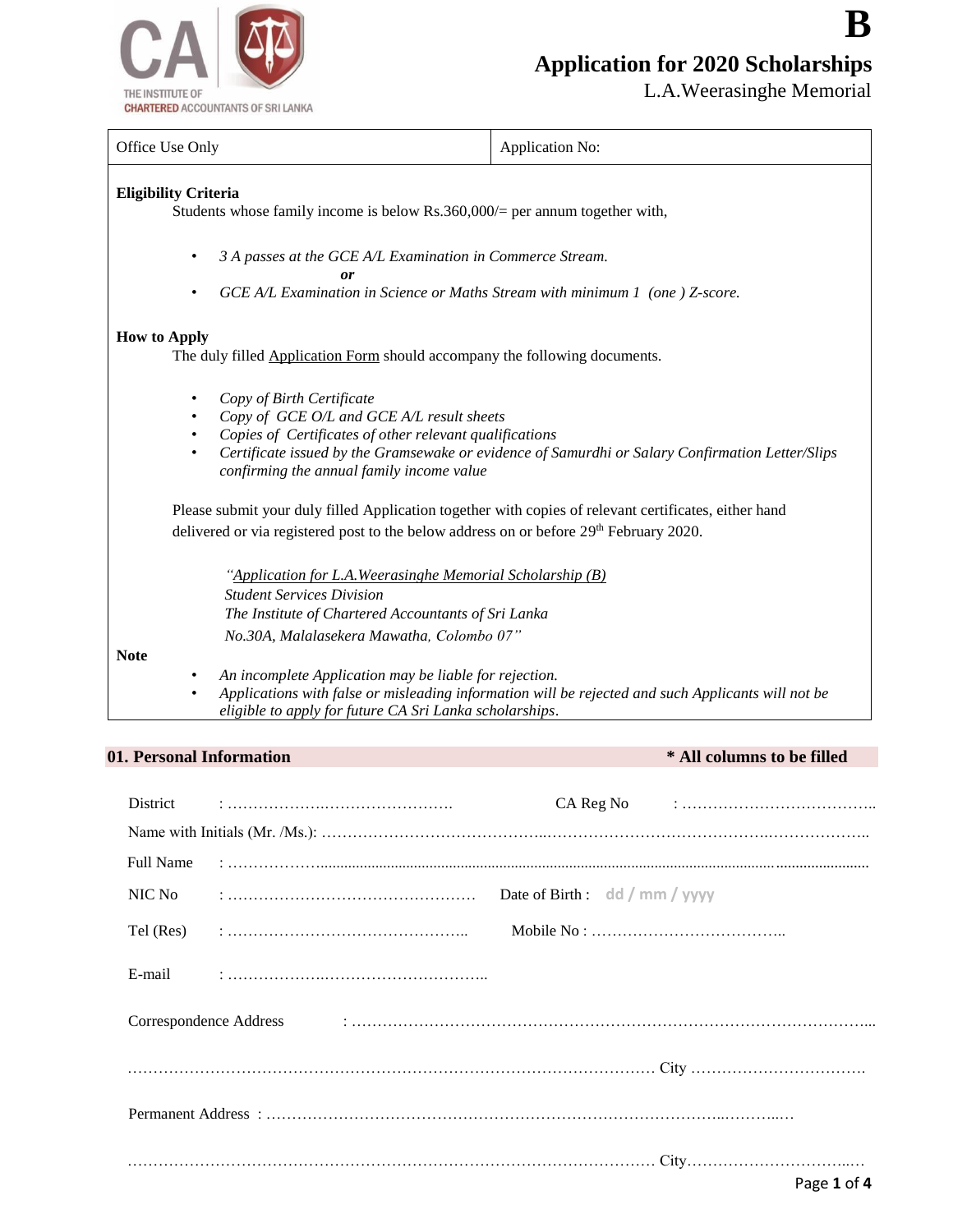# Summary of GCE O/L Results:

|   | Grading       | Count of Grades | Subject              | <b>Obtained Grade</b> |
|---|---------------|-----------------|----------------------|-----------------------|
|   | A             |                 | English<br>$\bullet$ |                       |
| ◠ | B             |                 | Maths<br>$\bullet$   |                       |
| 3 | $\mathcal{C}$ |                 |                      |                       |
| 4 | $\mathbf F$   |                 |                      |                       |

| <b>GCE (Advance Level)</b> Examination Results | r ear: | Index No: |
|------------------------------------------------|--------|-----------|
|                                                |        |           |

School Attended: .................................................................................................................................................................

| Stream: Commerce () Science () Maths () Arts () Attempt |                            |              |                       |  |  |
|---------------------------------------------------------|----------------------------|--------------|-----------------------|--|--|
|                                                         | Subject                    |              | <b>Obtained Grade</b> |  |  |
|                                                         |                            |              |                       |  |  |
|                                                         |                            |              |                       |  |  |
| 3                                                       |                            |              |                       |  |  |
|                                                         | General English            |              |                       |  |  |
|                                                         | <b>Common General Test</b> |              |                       |  |  |
| Z Score:                                                | District Rank:             | Island Rank: |                       |  |  |

# **03. Other Professional/ Academic Qualifications**

### **Academic Qualifications**

|               | Faculty | University | Overall  | Class      |
|---------------|---------|------------|----------|------------|
|               |         |            | GPA      |            |
| Graduate      |         |            |          |            |
|               |         |            |          |            |
|               |         |            |          |            |
|               | Faculty | University | Semester | <b>GPA</b> |
| Undergraduate |         |            |          |            |
|               |         |            |          |            |
|               |         |            |          |            |
|               |         |            |          |            |
|               |         |            |          |            |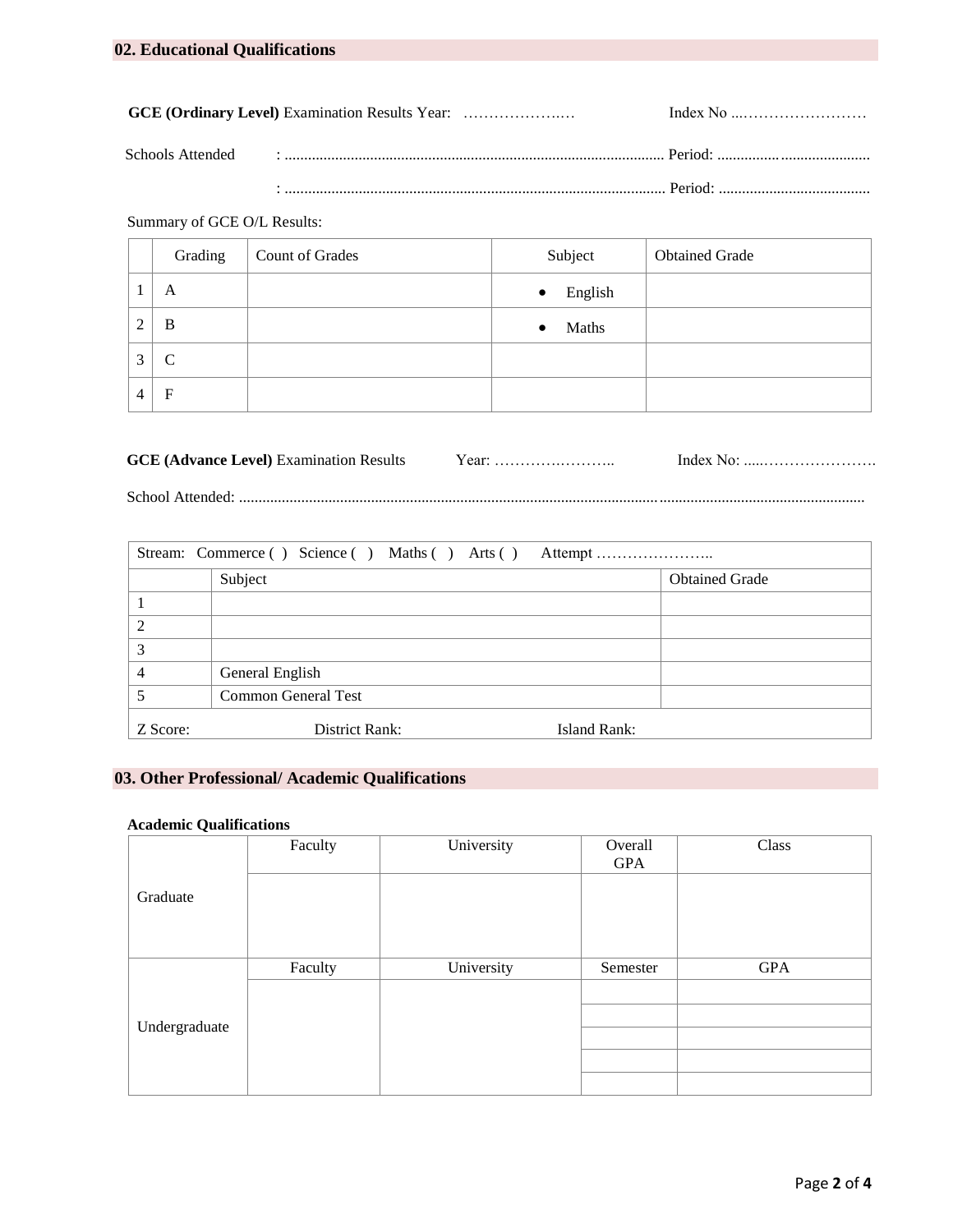### **Other Professional Qualifications**

(Indicate the level of completion)

AAT: ……………………..….……...……. CIMA: ……………..…….……… Other: ………………………….…

#### **Performance at CA Sri Lanka Examinations**

|                             |                                                           |  | <b>Transitional Subject</b> |              |                       | Prize |  |  |
|-----------------------------|-----------------------------------------------------------|--|-----------------------------|--------------|-----------------------|-------|--|--|
| Level                       | Index<br>Year/Month<br>No<br>Old Syllabus<br>New Syllabus |  |                             | Mark         |                       |       |  |  |
|                             |                                                           |  | KE1 (FARF)                  | $\checkmark$ | <b>BL 1 (FA)</b>      |       |  |  |
| <b>Business</b>             |                                                           |  | KE 2 (MAI)                  |              | BL 2 (BMS)            |       |  |  |
| Level 1                     |                                                           |  | <b>KE 3 (FT)</b>            |              | <b>BL 3 (BL)</b>      |       |  |  |
|                             |                                                           |  | KE 5 (CIM)                  |              | BL 4(BEE)             |       |  |  |
|                             |                                                           |  |                             |              | CS 1(BC 1)            |       |  |  |
|                             |                                                           |  | KE 4 (PAE)                  |              | BL 5 (ABPD)           |       |  |  |
|                             |                                                           |  | KE 2 (MAI)                  |              | <b>BL 6 (MA)</b>      |       |  |  |
| <b>Business</b><br>Level 11 |                                                           |  | $KE3$ ( $FL$ )              |              | <b>BL 7 (BT)</b>      |       |  |  |
|                             |                                                           |  | KE 5 (CIM)                  |              | BL 8 (DBS)            |       |  |  |
|                             |                                                           |  | SE <sub>1</sub>             |              | CS 2 (English)        |       |  |  |
|                             |                                                           |  | SE <sub>2</sub>             |              | IT <sub>1</sub>       |       |  |  |
|                             |                                                           |  | BAEA(KB4)                   |              | CL 1 (AAA)            |       |  |  |
| Corporate<br>Level          |                                                           |  | BFR (KB1)                   |              | CL 2 (FRG)            |       |  |  |
|                             |                                                           |  | BMA (KB2)                   |              | CL 3 (AMA)            |       |  |  |
|                             |                                                           |  | BTL (KB 3)                  |              | CL 4 (CL)             |       |  |  |
|                             |                                                           |  | BVC (KB 5)                  |              |                       |       |  |  |
|                             |                                                           |  | SB <sub>1</sub>             |              | CS 3 (English)        |       |  |  |
|                             |                                                           |  | SB 2 (IT)                   |              | CS 3 (IT)             |       |  |  |
|                             |                                                           |  | CFR (KC 1)                  |              | SL <sub>1</sub> (ABA) |       |  |  |
|                             |                                                           |  | CFRM (KC 2)                 |              | SL 2 (CFRM)           |       |  |  |
| Strategic                   |                                                           |  | $CT$ (KC 3)                 |              | SL 3 (CT)             |       |  |  |
| Level                       |                                                           |  | CGAE (KC4)                  |              |                       |       |  |  |
|                             |                                                           |  | CSCI (KC 5)                 |              | SL 4 (SML)            |       |  |  |
|                             |                                                           |  | SC <sub>1</sub>             |              | CS 4 (English)        |       |  |  |
|                             |                                                           |  | SC 2 (IT)                   |              | CS 4 (IT)             |       |  |  |

# **Have you been offered a scholarship by CA Sri Lanka before?**

If so, please indicate details

| Scholarship Type                                        | Year Offered | <b>Year Ended</b> |
|---------------------------------------------------------|--------------|-------------------|
| L.A.Weerasinghe Memorial Scholarship                    |              |                   |
| Business Level Trainee Scholarship                      |              |                   |
| $A/L$ (Top 10 or District 1 <sup>st</sup> ) Scholarship |              |                   |
| Members' Scholarship                                    |              |                   |
| English Course Only                                     |              |                   |